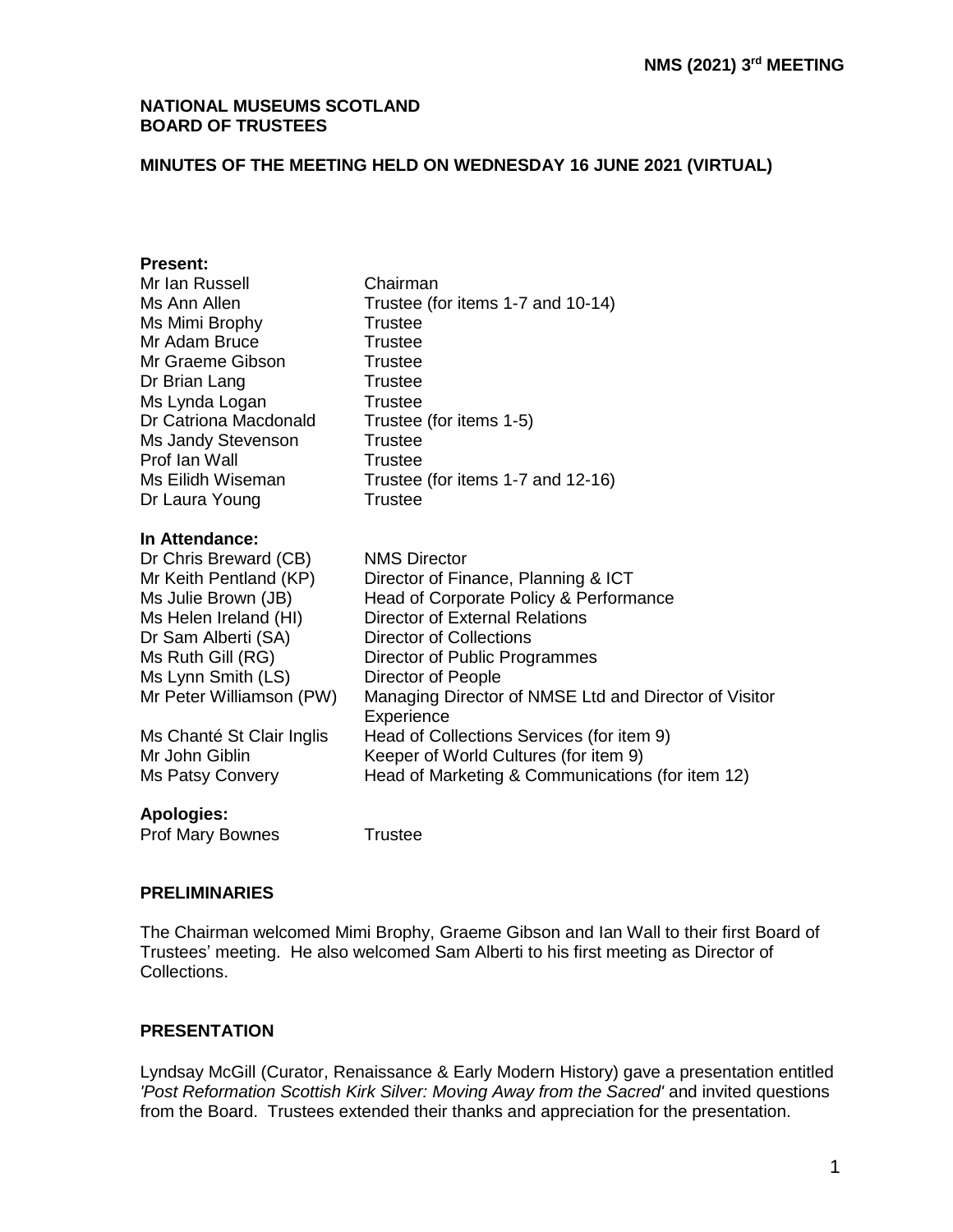# **ITEM 1 – APOLOGIES**

1.1 Apologies were received from Mary Bownes.

# **ITEM 2 – MINUTES OF THE MEETING HELD ON 24 MARCH 2021**

2.1 The minutes of the meeting held on 24 March 2021 were approved.

# **ITEM 3 – MATTERS ARISING**

3.1 The Chairman highlighted a matter arising from the minutes of the 03 February meeting. Regarding Minute 5.3, it was noted that the awaited update was attached to the June Director's Report to Trustees [ref. NMS (2021) 16].

## **ITEM 4 – DECLARATION OF INTERESTS**

4.1 It was noted that there were no declarations of interests from Board members in relation to the substantive items on the agenda.

## **ITEM 5 – DIRECTOR'S REPORT TO THE TRUSTEES NMS (2021) 16**

5.1 The Director presented his report which had been circulated. Highlights included:

- The visitor numbers at the National Museum of Flight in May exceeding those for the same period in 2019.
- The National Museum of Scotland receiving a special commendation at the European Museum of the Year Awards 2020. It was one of only seven entries commended out of 61 shortlisted museums, and the only commended or winning organisation from the UK.
- The opening of the *Galloway Hoard* exhibition on 29 May.
- The success of the recent Membership reactivation campaign.

5.2 The Board noted Appendix 3 of the report which provided an update on the outcome of the deliberations on a potential future exhibition.

# **ITEM 6 – FINANCIAL REPORT NMS** (2021) 17

6.1 Keith Pentland presented his report which had been circulated.

6.2 The Board of Trustees noted that:

- We expected to show a surplus for National Museums Scotland in 2020/21.
- NMS Enterprises Ltd would show a loss.
- The consolidated accounts would show an overall loss.

6.3 K Pentland reported on the latest finance-related discussions with Scottish Government and confirmed that Audit Scotland were about to commence the annual audit of our accounts.

**ACTION**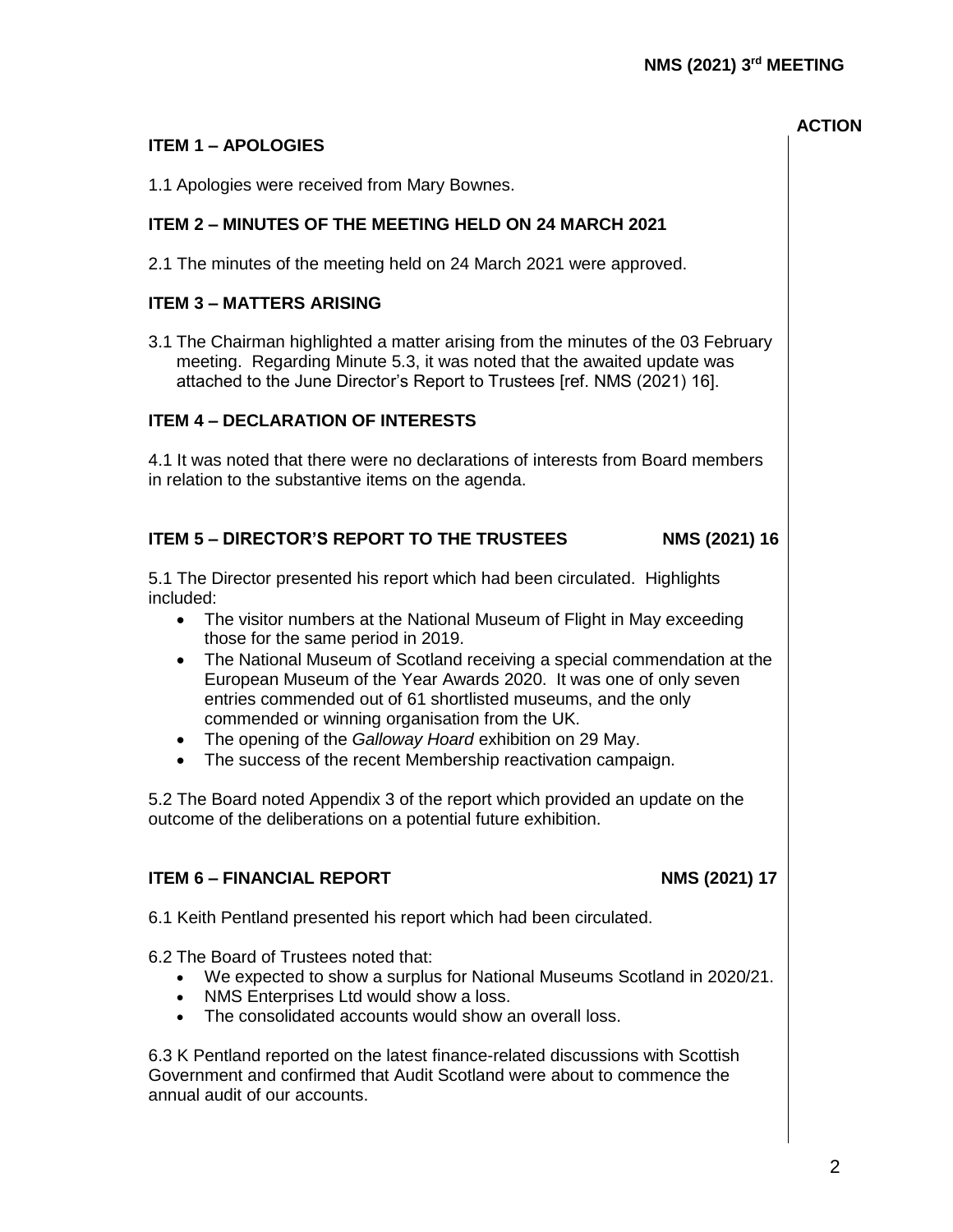## **ITEM 7 –STRATEGIC PLANNING UPDATE**

7.1 The Director and Keith Pentland gave a presentation on the development of the new Strategic Plan 2022-27 in advance of the Board Strategy Day with the Executive Team on 22 September. It covered the broad principles and emerging themes together with the context and planning of the Strategy, as well as highlighting the engagement thus far with the Leadership Team.

#### **ITEM 8 – COLLECTIONS & RESEARCH REPORT NMS (2021) 18**

8.1 Sam Alberti presented the Collections & Research Report which had been circulated.

8.2 Trustees noted the report, and that a time-lag in relation to the progress of some research programmes was likely in the next 2-3 years due to the loss of access experienced under the Covid-19 restrictions.

#### **ITEM 9 – PROCEDURE FOR CONSIDERING REQUESTS FOR NMS (2021) 19 PERMANENT TRANSFER OF COLLECTIONS OBJECTS TO NON-UK CLAIMANTS**

9.1 Chanté St Clair Inglis and John Giblin joined the meeting and presented the paper which had been circulated. Its purpose was to define and publish NMS' approach to managing international requests for collection transfers not already covered by the NMS Human Remains Policy or the Collections Development Strategy.

9.2 B Lang (Chair of the Acquisitions Committee) confirmed the Acquisitions Committee's recommendation that the proposed procedure in the paper be approved. He added that recent events across the heritage sector meant that repatriation and restitution had become high-profile topics.

9.3 The Board of Trustees approved the procedure for considering requests for the permanent transfer of collection objects to non-UK claimants.

# **ITEM 10 – SUSTAINABILITY**

### **(i) Sustainable Development: Annual Report 2020/21 NMS (2021) 20**

10.1 Ruth Gill presented the annual report on Sustainable Development 2020/21 which had been circulated.

10.2 Trustees noted:

- The progress made in energy-related carbon emissions during the fiveyear period of our last strategy.
- The actions taken this year to broaden and strengthen our organisational approach to sustainable development.

10.3 Ruth Gill and Sam Alberti responded to queries regarding further biodiversity work at our sites, and climate change-related collecting and exhibitions.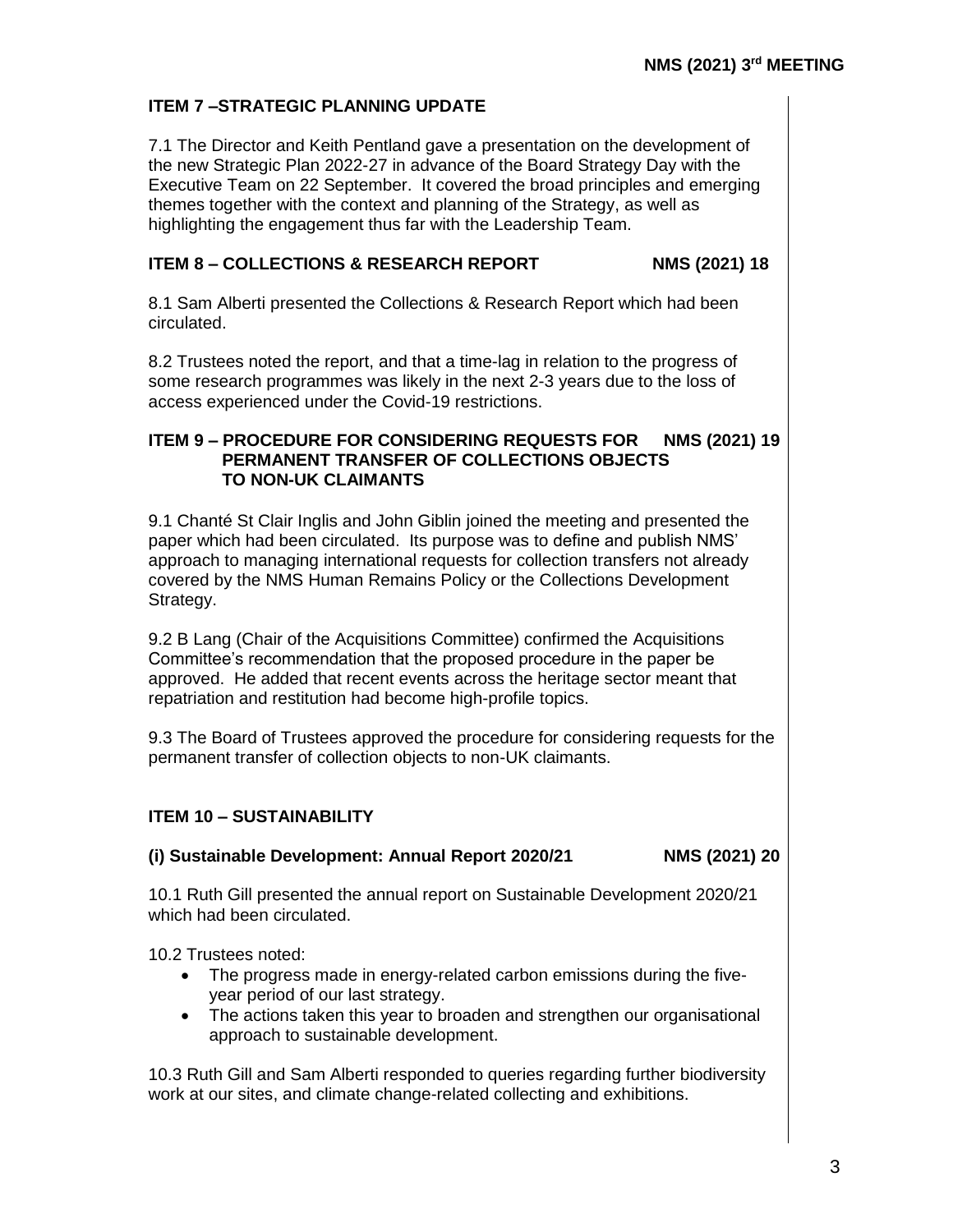**HI**